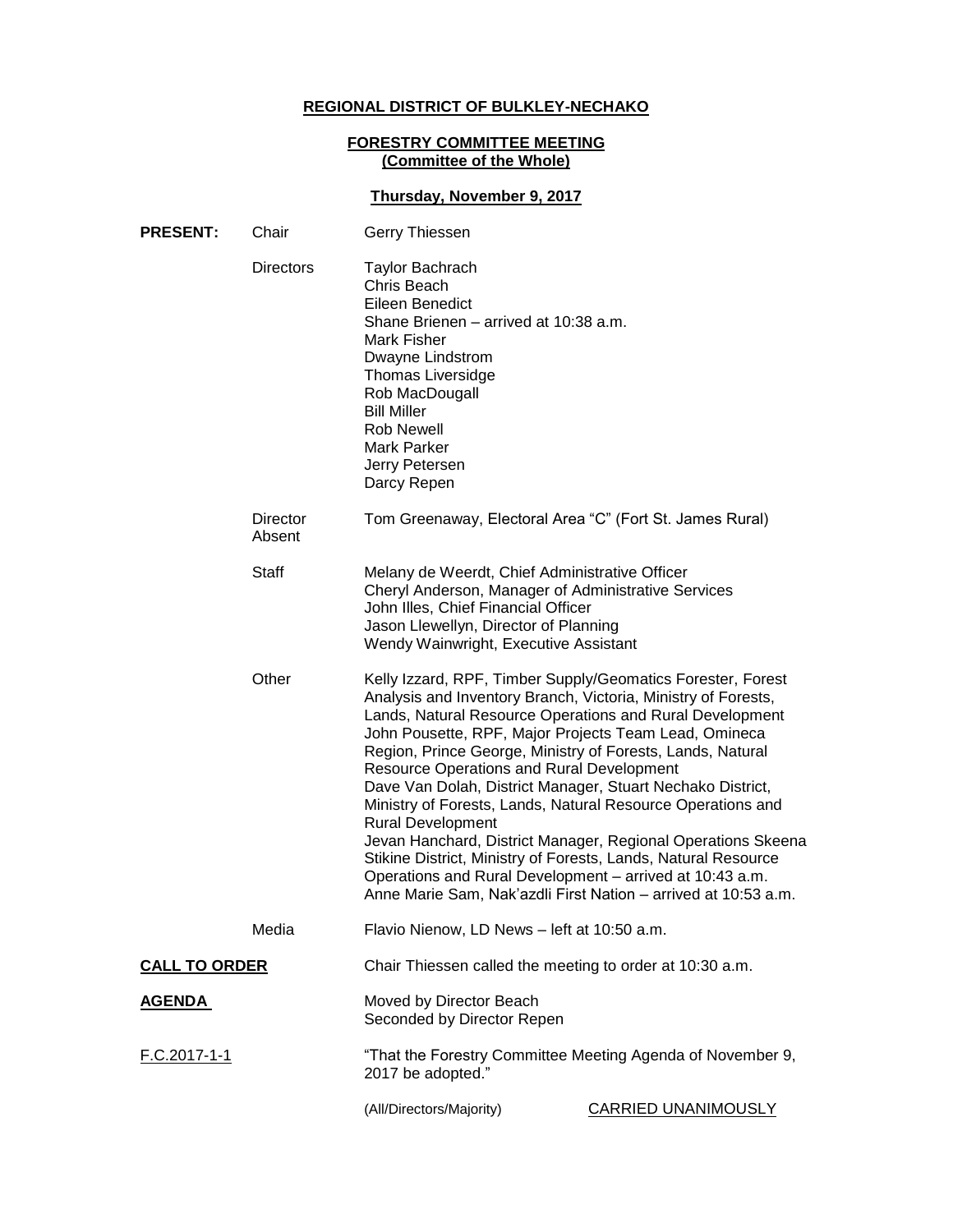# **DELEGATION**

#### **MINISTRY OF FORESTS, LANDS AND NATURAL RESOURCE OPERATIONS AND RURAL DEVELOPMENT – Dave Van Dolah, District Manager, Stuart Nechako District, John Pousette, RPF, Major Projects Team Lead, Omineca Region, Prince George, Kelly Izzard, RPF, Timber Supply/Geomatics Forester, Forest Analysis and Inventory Branch, Victoria RE: Chief Forester's Allowable Annual Cut Determination for the Prince George Timber Supply Area**

Chair Thiessen welcomed Dave Van Dolah, District Manager, Stuart Nechako District, John Pousette, RPF, Major Projects Team Lead, Omineca Region, Prince George, Kelly Izzard, RPF, Timber Supply/Geomatics Forester, Forest Analysis and Inventory Branch, Victoria, Ministry of Forests, Lands, Natural Resource Operations and Rural Development.

Messrs. Izzard, Pousette and Van Dolah provided a PowerPoint Presentation.

#### **Presentation**

- Major Issues and Current Condition in the TSA
- TSR Chronology
- **Timber Supply Projections**
- Prince George TSA Allowable Annual Cut (AAC) Decision
- Reasons for decision
- Decision Implementation
- Questions

#### **PGTSA Harvest Level Relative to AAC**

- First AAC in 1996 at 9.3 million  $m<sup>3</sup>$
- AAC raised in 2002 to 12.2 million m<sup>3</sup>
	- o Addressing the emerging Mountain Pine Beetle (MPB) epidemic
- AAC raised in 2004 to 14.9 million m<sup>3</sup>
- In 2010, Chief Forester began the process of stepping down from the uplift and set the AAC to 12.5 million m<sup>3</sup>
- $\cdot$  Billed volume has been between 8-10 million m<sup>3</sup>/year for the past decade with a declined average since 2012-2017 of just under 9 million m<sup>3</sup>

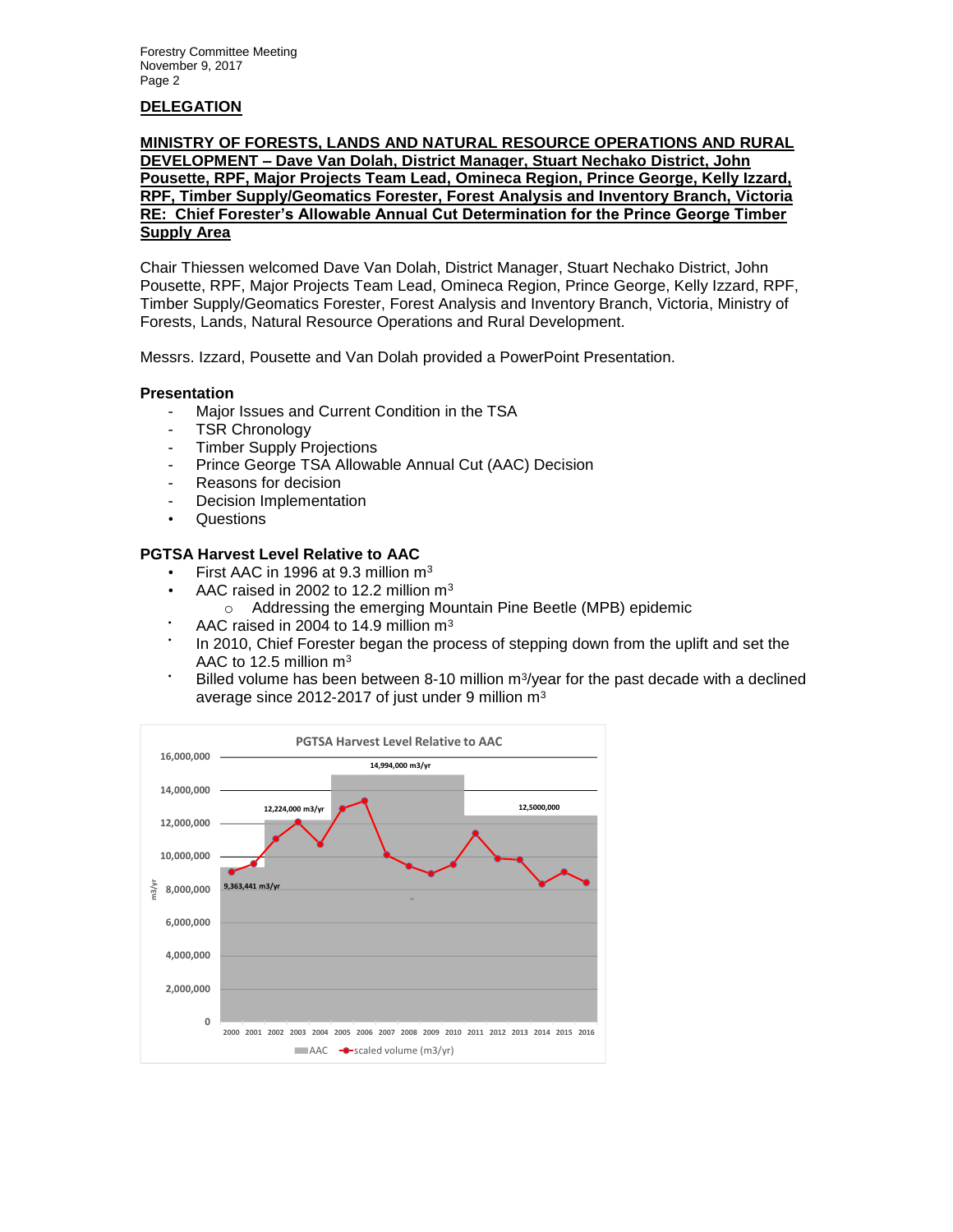# **MINISTRY OF FORESTS, LANDS, NATURAL RESOURCE OPERATIONS AND RURAL DEVELOPMENT (CONT'D)**

### **Harvest Level by District (Vanderhoof (DVA), Fort St. James (DJA), Prince George (DPG))**

- 2002 during MPB harvest increased substantially in Vanderhoof and Prince George **Districts**
- Declines overtime with a significant transfer of harvest in 2010 between Vanderhoof and Prince George into the Fort St. James district
- At the onset of the MPB large scale harvest focused on pine leading stands in the TSA

# **Pine Proportion of Cutting Permits**

- Since the last AAC decision in 2010 pine proportion has had a steady decline
- That decline in pine focus is what triggered the most recent pine review in the PG TSA
- Signified the shift out of large scale pine salvage

# **Prince George Timber Supply Area (PG TSA)**

The gross boundary of the PGTSA

- $-7.6$  million ha.
	- $\sim$  80% is crown forest
		- $\circ$  ~80% of the crown forest is classified as "legally loggable" where timber harvest could occur
- TSA subdivided into supply blocks
	- o Block A in the northwest of the PG TSA to supply Block H in the southeast portion of the PG TSA Rocky Mountain trench
	- $\circ$  Historically harvesting has been concentrated in supply Block C H, the "Core"
	- $\circ$  Block A-B, the "North" historically little harvest,

#### **Major Issues/Themes:**

- The end of the MPB epidemic and a decline in salvage harvest
	- $\circ$  Since 2002 harvested over 2 million m<sup>3</sup> of dead pine in the "Core"
- Wildlife impacts
- o Focused on caribou and grizzly bear
- IBS outbreak (Insect Beetle Spruce)
	- o Supply Blocks E and H
- Treatment of problem forest types
	- o Balsam and deciduous leading stands– very little harvesting
	- CSFN (Carrier Sekani First Nations) collaboration
		- o Traditional Territories 60% of PG TSA
		- o 65% Timber Harvesting Land Base (THLB)
		- o April 2015 Province entered into a *Collaboration Agreement and Environmental and Socio-Cultural Agreement* collaboration with CSFN on major projects – mining and LNG but was expanded to forestry and the PG Timber Supply Review
		- o Impacts of forest management on their rights and title

#### o **Chronology**

- Summer 2014: TSR 5 startup/CF direction
- Spring 2015: Data package released
- Summer 2015: CSFN Collaboration
- Fall 2015: **IBS** issue emerges
- Spring 2016: PDP (Public Discussion Paper) released
- Summer 2016: Reference Scenario/Revised Base case/CSFN analysis
- Spring 2017: Determination meeting
- Spring/Summer 2017: Supplemental Analysis/CSFN analysis presentation
- Fall 2017: AAC Rational Publication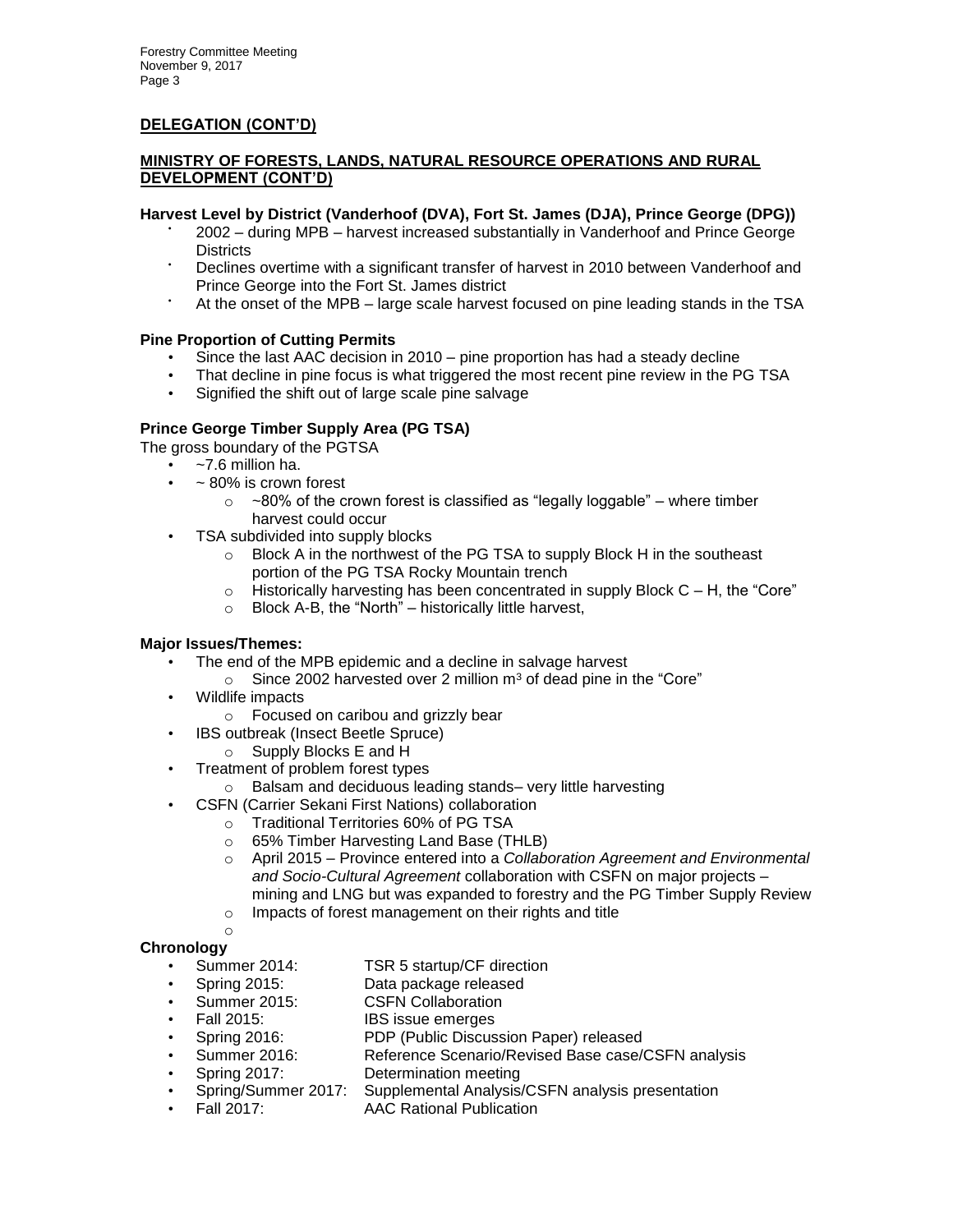# **MINISTRY OF FORESTS, LANDS, NATURAL RESOURCE OPERATIONS AND RURAL DEVELOPMENT (CONT'D)**

#### **Base Case Projection**

Harvest projection is important but can often be confused with predictions for the decision.

- Harvest projections are a tool to explore risk and uncertainty
- One facet of a multi-facetted very complex decision making process
- Based on professional judgement of the Chief Forester
- TSR 5 Base Case
	- $\circ$  Explored- how long can MFLNRORD continue to focus harvest in pine leading stands while maximizing the midterm harvest level?
	- o What are the implications?
	- o lnitial harvest level set at 10.1 million m<sup>3</sup>/year
		- 5 year (2009-2014) average harvest for the TSA
			- Sustain a focus in pine salvage for 9 years and then collapses in the projection
			- $\blacksquare$  Mid-term harvest level is 6.35 million m<sup>3</sup>/year for 50 years for the midterm harvest level after which climbs to 9.85 million m<sup>3</sup>/year
		- $\sim$  2.6 million m<sup>3</sup> of fiber by catch is harvested during that term
		- In harvesting 10.1 million m<sup>3</sup>/year of merchantable volume there is  $\sim$ 2-3 million  $m<sup>3</sup>$  of incidental harvest for secondary processing– eg. Bioenergy



Feedback from the Public Discussion Paper (PDP)

- 9 year salvage unrealistic
- Salvage would end 3-5 years
- Modified base case to reflect feedback
- Impact on midterm timber supply and drops to 6.1 million  $m<sup>3</sup>$  per year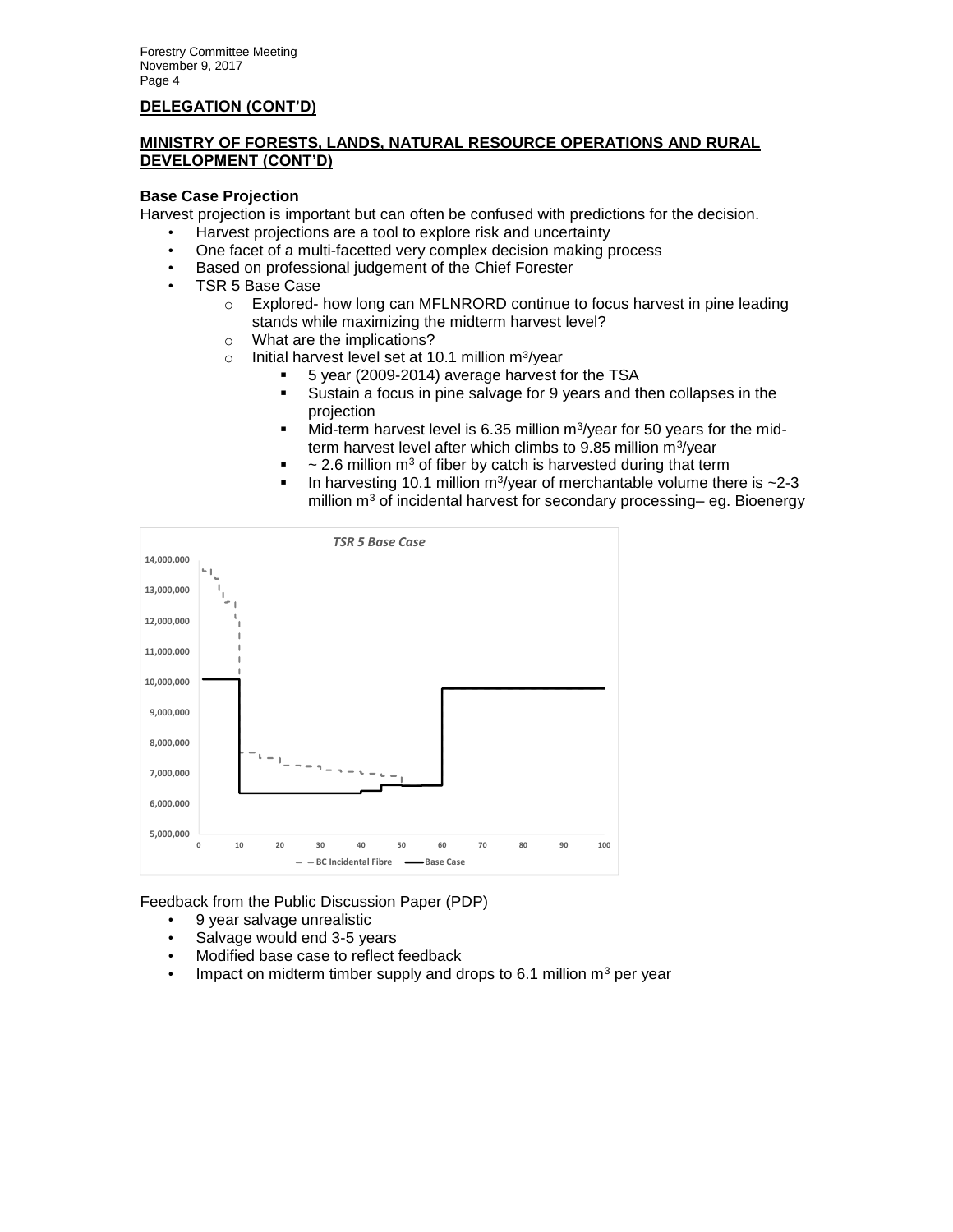



Summer 2015 Spruce Beetle issue evolved in Prince George area

- Developed a number of spruce beetle scenarios
	- $\circ$  If the partition was shifted to allow for harvest of spruce in the first 5 years, there would have to be a step down to maintain the 6.1 million m<sup>3</sup> harvest levels in the midterm timber supply
	- o Became focus during determination meeting
	- o Process elongated
		- A number of changes occurred in the land base during the process
		- Chief Forester asked to review the implications
			- Changes in management assumptions
			- Changes to the land base on spruce beetle scenario #2
			- Looked at addressing the problem forest types
			- Removing balsam leading stands
			- Only harvesting in merchantable stands
			- Removing area based tenures
			- Short term harvest level dropped 10% to maintain the floor 6.1 million  $m<sup>3</sup>$
			- Additional area based tenures moving forward
			- Implementation of geographic partitions
				- o Spruce beetle
				- o Recovery in the "Core" area

#### e.g Alternate Harvest Flow Projection

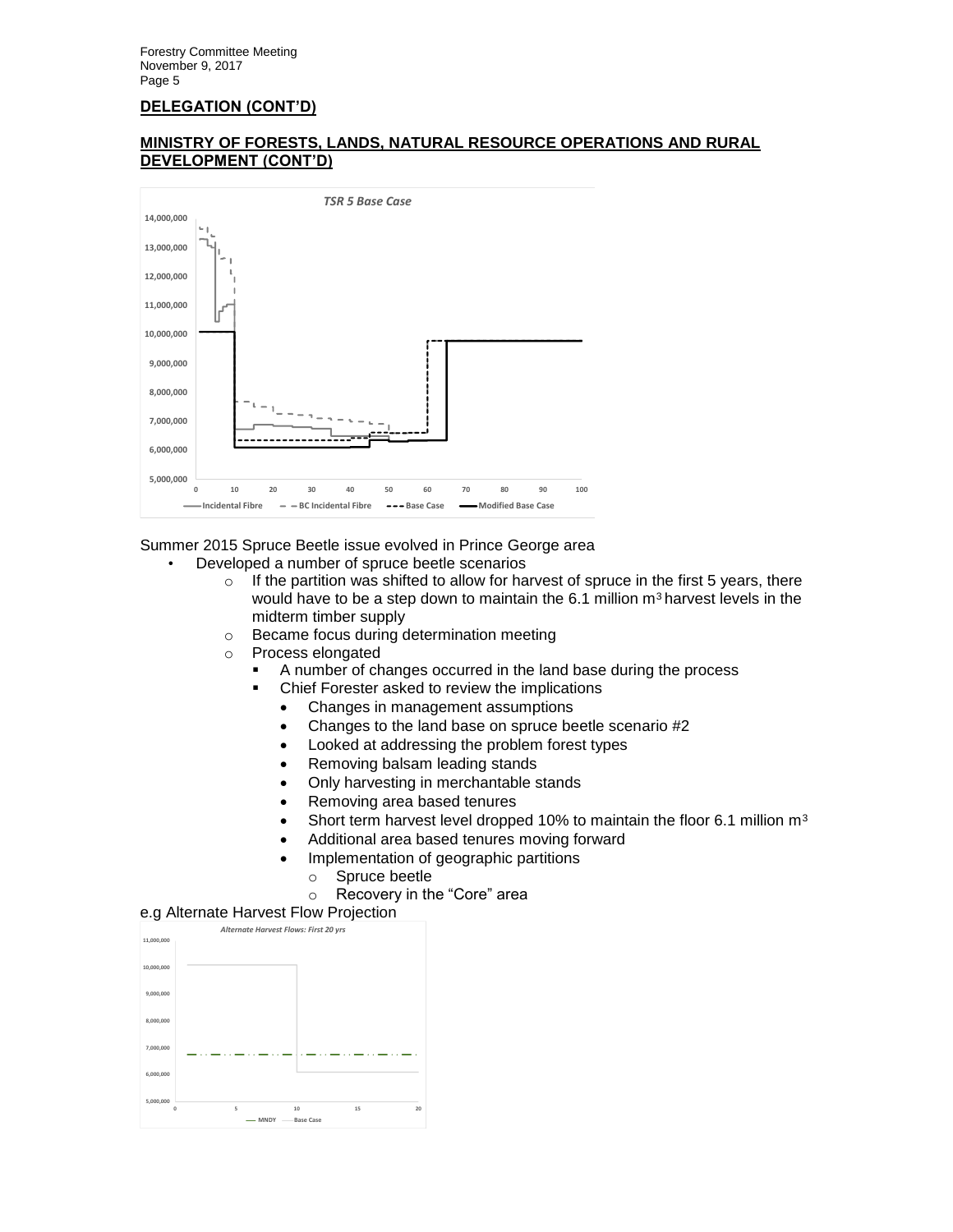# **MINISTRY OF FORESTS, LANDS, NATURAL RESOURCE OPERATIONS AND RURAL DEVELOPMENT (CONT'D)**

#### **Under Government/Carrier Sekani First Nations Collaborative Agreements the following Timber Supply Analyses were Conducted by FLNRO and Presented to CSFN:**

- o Stand level retention relative to CF guidance
- o Patch size analysis (harvest openings)
- o Nation-specific traditional territory harvest flow
- o Natural Range of Variability (Biodiversity)
- o Grizzly Bear & Caribou (population and timber supply scenarios)
- o Watershed Health
- o Spruce beetle

# **AAC Guiding Principles**

- o Chief Forester AAC decision directed by Section 8 of the *Forest Act*
- o Decision based on best available information
- o Decision based on '*Current Practice*' forest management as defined by:
	- Harvest performance
	- Approved Forest Stewardship Plans (FSPs)
	- Legislation and policy
	- Considerations for other values such as signed off Ungulate Winter Range (UWR), Wildlife Habitat Areas (WHA), Old Growth and Biodiversity Orders, recognized cultural heritage values, Riparian, etc.
- $\circ$  Chief Forester can not speculate on outcomes of land use planning processes that are the responsibility of the Government to approve and enact.
- $\circ$  Once government approval is given to new objectives, and new forest management practices are defined the CF can incorporate these into AAC decisions.

#### **AAC Decision (effective October 11, 2017)**

The new AAC is two-tiered. For the first 5 years, the new AAC will be 8 350 000 m<sup>3</sup>/year.

- Partitions (under Section 8(5)(a) of the *Forest Act*):
- 1. A maximum of 1 500 000 m<sup>3</sup>/year is attributed to supply blocks A and B;
- 2. A maximum of 6 100 000 m<sup>3</sup>/year, is attributed to supply blocks other than A and B (supply blocks C, D, E, F, G, H), of which 62 000  $\text{m}^3\text{/year}$  is attributed to deciduousleading stands.
- 3. A maximum of  $750\,000\,\mathrm{m}^3/\mathrm{year}$  is attributed to bioenergy stands, which are mature, damaged pine-leading stands with less than 140 m $3$ /ha net merchantable sawlog volume

The AAC will be reduced to 7 350 000  $\mathrm{m}^3/\mathrm{year}$  for years 6 to 10 (Oct 2022 to Oct 2027).

- Partitions (under Section 8(5)(a) of the *Forest Act*):
- 1. A maximum of 1 500 000 m<sup>3</sup>/year is attributed to supply blocks A and B;
- 2. A maximum of 5 100 000 m<sup>3</sup>/year, is attributed to supply blocks other than A and B (supply blocks C, D, E, F, G, H), of which 62 000  $\text{m}^3$ /year is attributed to deciduousleading stands.
- 3. A maximum of  $750\,000\,\mathrm{m}^3/\mathrm{year}$  is attributed to bioenergy stands, which are mature, damaged, pine-leading stands with less than  $140 \text{ m}^3$ /ha net merchantable sawlog volume

*"... In this determination I expect that harvest over the next five years will be focused to the extent practicable in dead, dying and damaged stands. This includes both spruce- and pinebeetle infested stands as well as balsam bark beetle and fire damaged stands.*"

"*I note that if spruce beetle remains of epidemic proportions the Chief Forester may establish a partition at any time for trees alive and uninfested at the time of harvest to account for the recovery of dead fiber in spruce beetle-impacted stands.*" - *Chief Forester*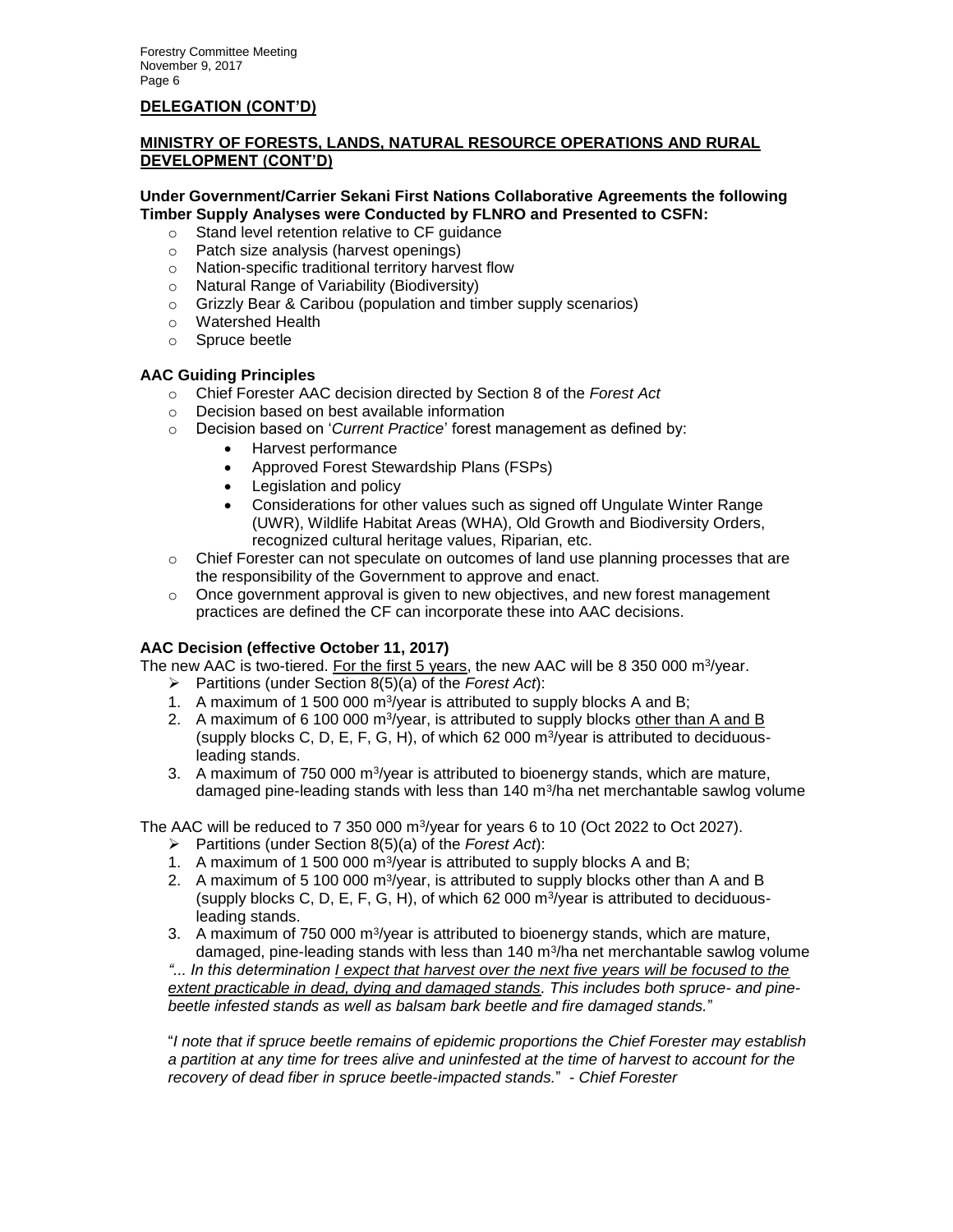# **MINISTRY OF FORESTS, LANDS, NATURAL RESOURCE OPERATIONS AND RURAL DEVELOPMENT (CONT'D)**

### **Quantifiable Forest Management Changes Since March 2016**

- Removing pure Balsam stands ( $> = 80\%$  BI) decreases the THLB by  $\sim 6\%$  ( $\sim 185000$  ha); decreases short-term harvest level by 29%
- Removing 5 approved area-based tenures decreases the THLB by  $\sim$  2.3% ( $\sim$  72 720ha).
- **The combined reduction to the THLB is ~ 8.39% (~ 258 000 ha).**

### **Area Based Tenures - First Nations/Community Forests**



# **Quantifiable Forest Management Changes Since March 2016 (cont'd)**

- Reducing the contribution of deciduous stands to
- 62 000 m $\frac{3}{1}$  (from 400 000 m $\frac{3}{1}$  aris in base case reduces the short-term harvest level  $by - 7\%$ .
- Changing the managed stand age threshold from 1987 to 1980 (establishment date) shifts ~ 150 000 ha of THLB from Natural stand yield curves (VDYP) to Managed stand curves (TIPSY) yield curves and increases the short-term harvest level by 29.7% relative to the base case.
	- **→** BASED on young stand monitoring (YSM) plot data

# **Socio-Economic Impacts**

- SEA Analysis harvest level of 10.8 million cubic metres generated;
	- \$132 million/year stumpage revenue,
	- supported 8200 direct, indirect and induced full-time employment
	- an annual government tax revenue of \$169 million.
	- If annual consumption declines to the AAC of 8.35 million cubic metres;
		- stumpage revenue will decline to \$102 million
		- full-time employment from the forest industry will decline to 6300,
		- annual gross government revenue will be reduced to \$132 million

#### **Implementation**

- **Expectations**
	- Directly related to timber supply review or stewardship issues which require urgent action
- **Recommendations**
	- Stewardship and/or sustainability issues highlighted during the TSR which the CF recommends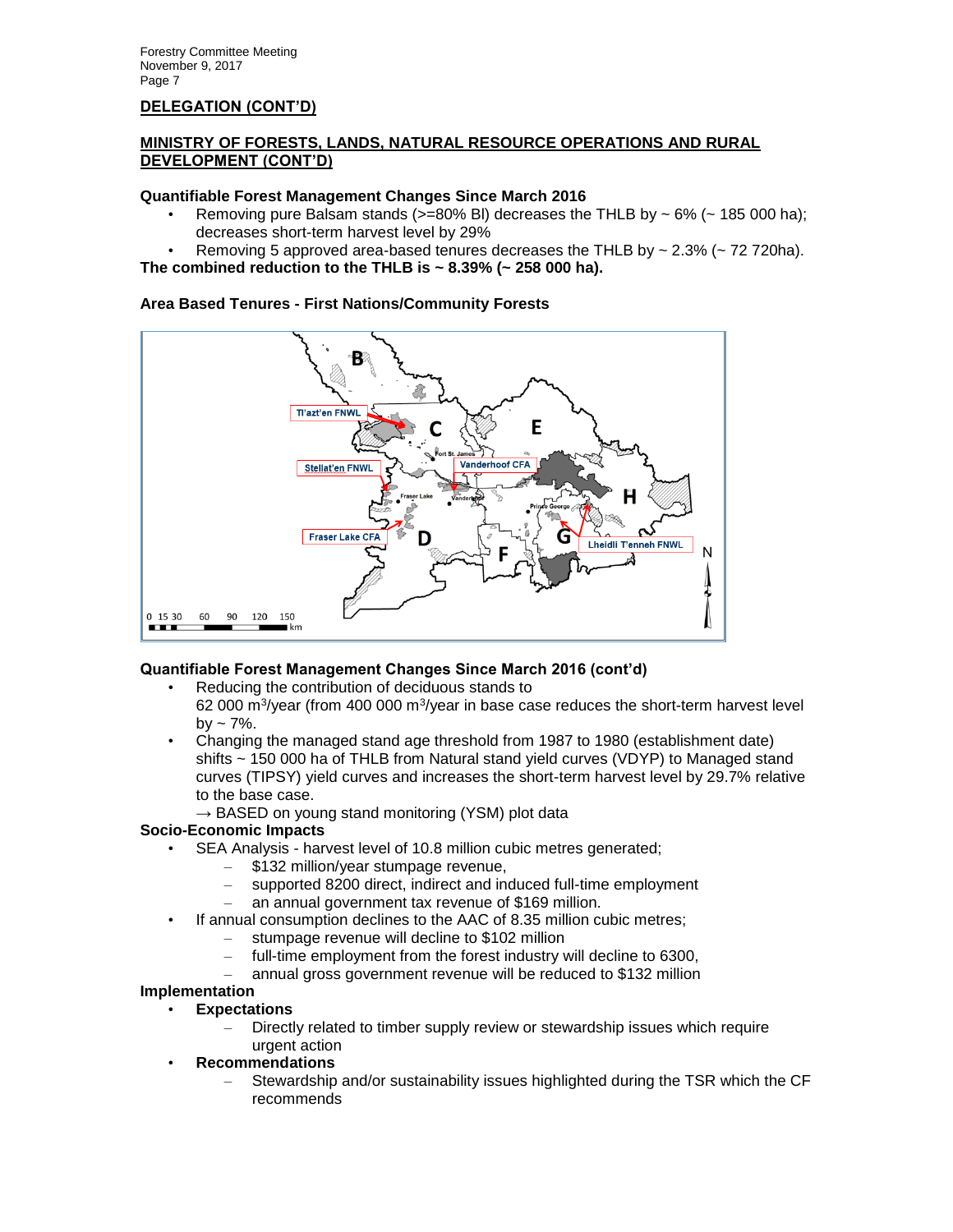# **MINISTRY OF FORESTS, LANDS, NATURAL RESOURCE OPERATIONS AND RURAL DEVELOPMENT (CONT'D)**

# **All Expectations and Recommendations are dependant on available capacity (FTEs) and funding.**

**Expectations**

- Harvest performance monitoring
	- Balsam-leading stands and balsam fiber
	- Deciduous-leading and deciduous fiber
	- Douglas-fir leading stands
	- Bioenergy profile stands
- Ministry staff to consider established biodiversity thresholds for old forest, interior old forest and young seral patch size in the Order Establishing Landscape Biodiversity Objectives for the Prince George TSA when developing tenure opportunities for licences specific to deciduous-leading stands.
- Continue to support data collection and analysis for the Young Stand Monitoring program.
- Develop best practices for stand and landscape level retention in MPB salvage and spruce beetle sanitation/salvage harvesting
- Maintain the focus on spruce beetle sanitation harvesting, and the removal of live infested trees at the leading edge of the outbreak.
- Monitor spruce-beetle sanitation harvesting and rate of spread of the spruce-beetle infestation, and provide regular reporting to the Chief Forester
- Engage collaboratively with First Nations to establish management objectives (such as FSWs, UWRs, WHAs and OGMAs) to conserve biologically and culturally significant areas
- Enhance caribou management and to improve research and monitoring of the Prince George TSA's caribou populations.
- Monitor and report to the Chief Forester on the status of connector roads and haul patterns
- Monitor use of Grade 4 cut control credits
- Monitor and report annually on harvesting activities by First Nations' territory.
- Develop local timber management targets and strategies for the Prince George TSA, consistent with *Provincial Timber Management Goals, Objectives & Targets*.

### **Recommendations**

- Secondary stand structure
- BMPs for watershed health, support Regional research
- Strengthen wildlife conservation
- Guidelines for retention and harvesting for spruce beetle considering other values and constraints
- Develop forest management regimes to mitigate impacts to grizzly bear<br>• Review and undate policy re: Douglas-fir
- Review and update policy re: Douglas-fir
- Strategic access management planning
- Improve identification and mitigation for impacts to CHR
- Guidelines for enhanced protection of riparian habitat

Chair Thiessen expressed appreciation to Messrs. Van Dolah, Pousette and Izzard for presenting the PG TSA to the Forestry Committee as it has large implications to the western portion of the Regional District of Bulkley-Nechako.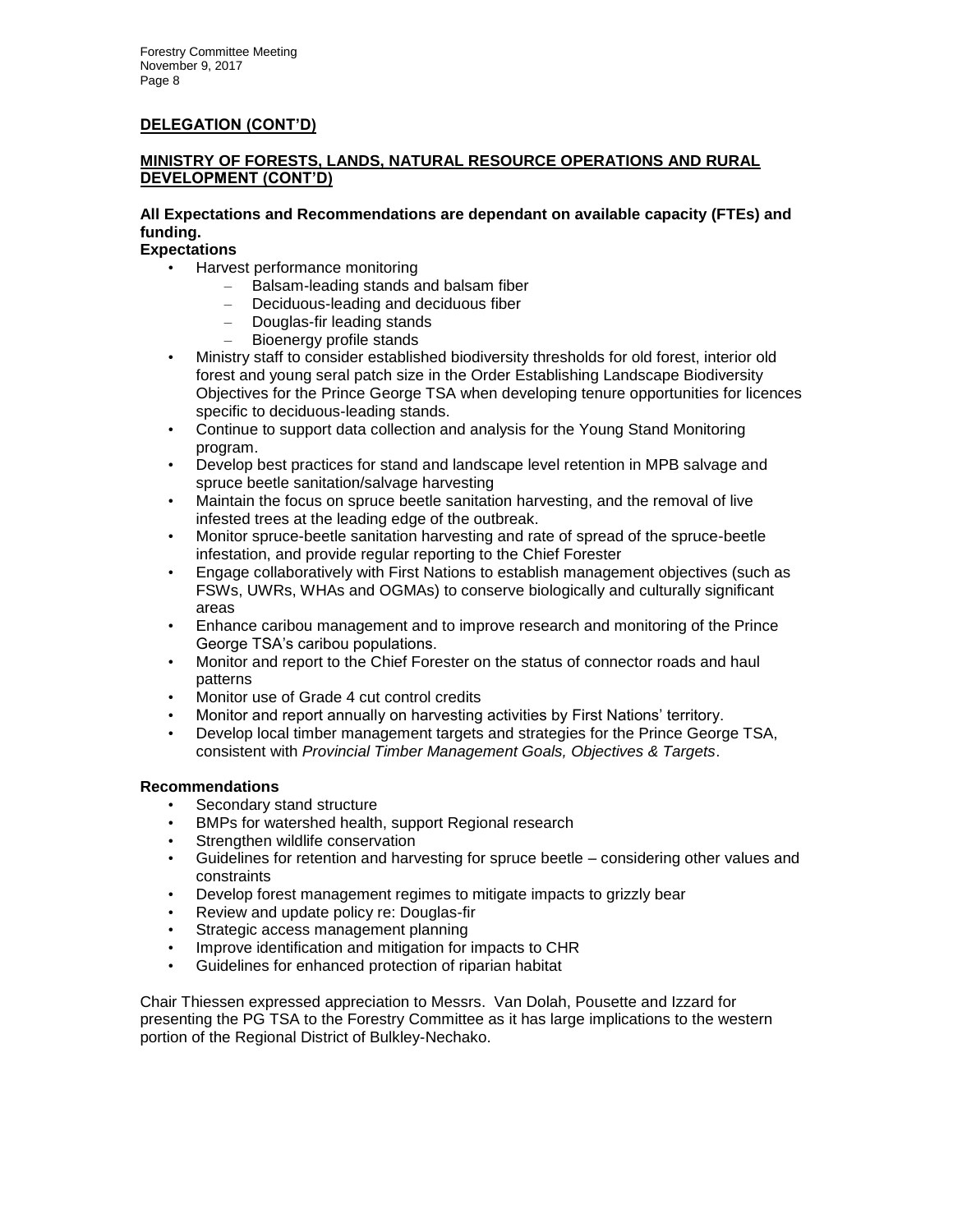# **MINISTRY OF FORESTS, LANDS, NATURAL RESOURCE OPERATIONS AND RURAL DEVELOPMENT (CONT'D)**

Director Miller commented in regard to jobs per cubic metre and the viability of communities. He also noted that the Chief Forester's Implementation- Expectations and Recommendations are good initiatives to make certain that she is receiving good information to ensure the accuracy of the AAC. He spoke of the need to focus and consider seed stocks and stand management along with implementing density management and pre-commercial harvesting monitoring. Discussion took place regarding stocking standards per regeneration of hectare. Director Miller mentioned that harvest utilization needs to be a priority and he spoke of concerns of the full utilization of timber. There needs to be examination beyond the AAC determination and evaluation on how to incent all stakeholders to utilize and use every amount of fiber. Mr. Izzard noted that the Timber Supply Review process is retrospective process and review the current conditions and forward projections. It determines forward based practices built on what has been done in the past. The forward based practices are reviewed in the Integrated Silviculture Strategy process, which are taking place currently in the Stuart Nechako and McKenzie areas. The examination of the implications of using different seed stock and different practices in the future to improve forest management is provided to the Chief Forester for consideration for the Timber Supply Review Process. It is a continuous cycle.

Director MacDougall commented that BCTS (BC Timber Sales) has beetle damaged and/or wind thrown timber that they are not selling and the licensees are not interested in removing but could be a potential opportunity for small independent operators. Mr. Van Dolah mentioned that the Chief Forester from the new AAC determination will determine a new apportionment to the stakeholders. The licensees will meet to undertake a timber salvaging reallocation process. Bioenergy licenses have and are also being offered salvaging licenses which overlap in some areas with BCTS. There are challenges with the small scale salvage program in areas where BCTS is considering development. BCTS understands the drop in AAC and that there are other interests in regard to salvaging timber. Mr. Van Dolah spoke of Bill 12 legislation introduced this year that allows BCTS to partner with First Nations and continues to have the volume and market pricing system benchmarks under BCTS's program and 50% of revenue is provided to First Nations. There are different levels of success in southern B.C. but there has not been utilization of Bill 12 in the north as of yet.

Director Newell spoke of the need for enforced harvesting practices in regard to increasing salvaging operations and that the burning of slash piles is a great concern. Some of the slash piles located in his region that are being burnt are located within 3 kms of the pellet plant. Mr. Van Dolah mentioned that in the PGTSA they are implementing new tenure tools called Fiber Supply Licenses to Cut that address the post-harvest residual. Once a fiber recovery area is identified and based on economics to have material brought to pellet facilities the District Manager can issue a "Do Not Destroy" Order. Once an order is issued they cannot burn the piles incenting licencees to form business to business relationships with a secondary harvester to give access to those secondary materials for processing. There have been some issues when the legislation was first developed but those are being resolved. Prince George has a Fiber Supply License to Cut issued and FLNRORD is in the process of issuing a license in the Stuart-Nechako area.

Discussion took place in regard to 1,320  $m<sup>3</sup>$  equaling one job in the forest industry. This is an estimate and requires further research to determine the exact number.

Chair Thiessen spoke of the remanufacturing mills and their challenges in securing fiber vs. the fiber that is leaving the country. Mr. Van Dolah noted that FLNRORD is working to find opportunities for fiber. He noted that there are challenges in regard to the demand on the fiber in regard to the various stakeholders. FLNRORD is monitoring and having to find solutions to the potential challenges and issues.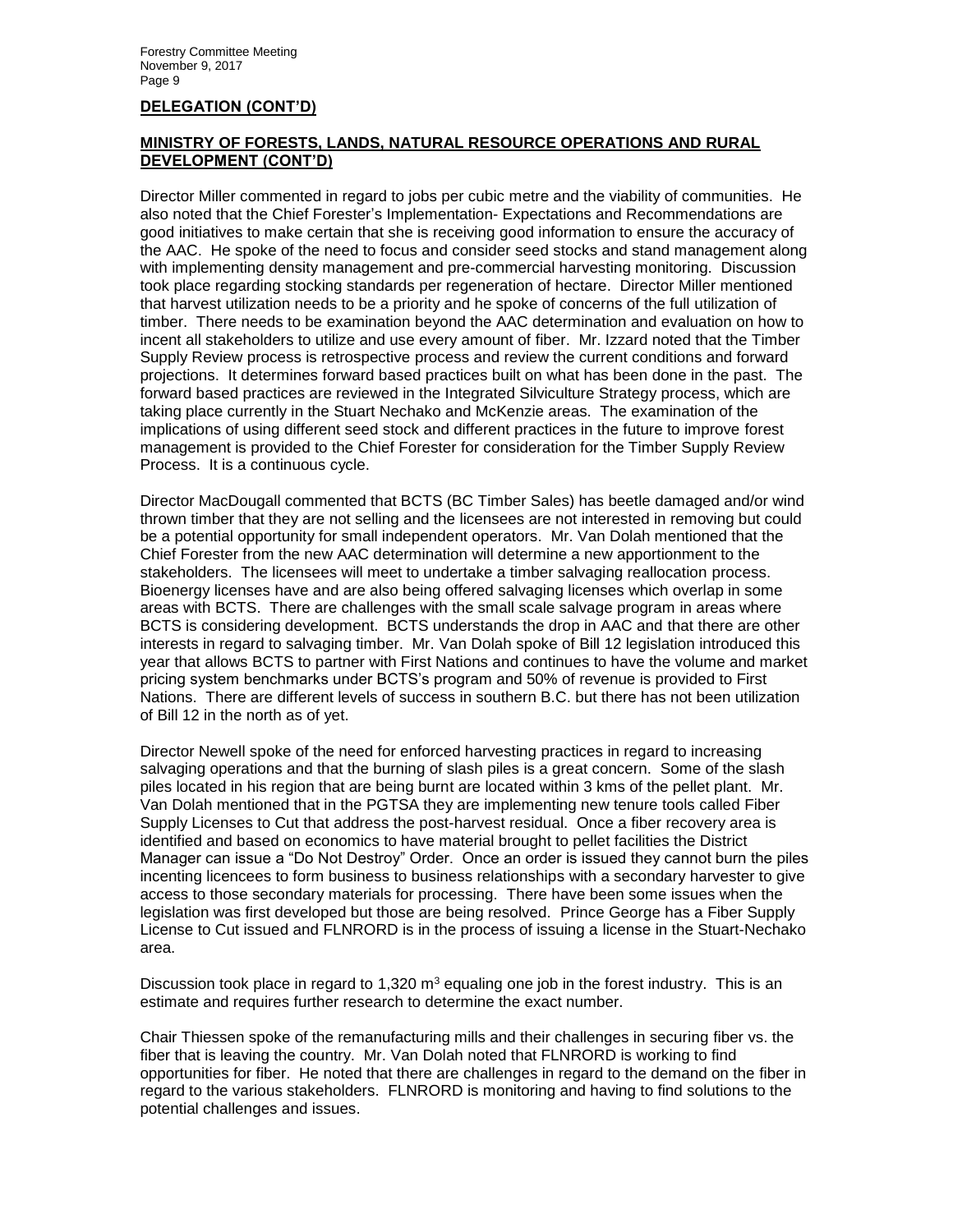# **MINISTRY OF FORESTS, LANDS, NATURAL RESOURCE OPERATIONS AND RURAL DEVELOPMENT (CONT'D)**

Mr. Van Dolah mentioned that the Regional Tenures team is investigating proportional reduction options due to the upcoming downturn in the AAC and the process will require full consultation with First Nations, stakeholders and communities. The apportionment decision will take approximately one year to complete and will be the decision of the Minister of Forests, Lands, Natural Resource Operations and Rural Development.

Mr. Izzard commented that a detailed technical summary of the analysis is available upon request.

Chair Thiessen thanked Messrs. Van Dolah, Pousette and Izzard for attending the meeting.

#### **MINUTES**

| <b>Forestry Committee Meeting</b><br>Minutes $-$ July 21, 2016 | Moved by Director MacDougall<br>Seconded by Director Brienen                   |                            |  |
|----------------------------------------------------------------|--------------------------------------------------------------------------------|----------------------------|--|
| F.C.2017-1-2                                                   | "That the Forestry Committee Meeting Minutes of July 21, 2016<br>be received." |                            |  |
|                                                                | (All/Directors/Majority)                                                       | <b>CARRIED UNANIMOUSLY</b> |  |

#### **CORRESPONDENCE**

| <b>Ministry of Forests, Lands</b>        | Moved by Director Brienen     |  |  |  |  |
|------------------------------------------|-------------------------------|--|--|--|--|
| and Natural Resource                     | Seconded by Director Benedict |  |  |  |  |
| Operations - Forest Stewardship          |                               |  |  |  |  |
| Plans: Are they Meeting                  |                               |  |  |  |  |
| Expectations? (August 2015) and          |                               |  |  |  |  |
| District Managers' Authority over Forest |                               |  |  |  |  |
| Operations (December 2015)               |                               |  |  |  |  |

F.C.2017-1-3 "That the Forestry Committee receive the correspondence from the Ministry of Forests, Lands and Natural Resource Operations – *Forest Stewardship Plans: Are They Meeting Expectations? (August 2015) and District Managers' Authority over Forest Operations (December 2015)."*

(All/Directors/Majority) CARRIED UNANIMOUSLY

#### **NEW BUSINESS**

Utilization of Burnt Wood Director Lindstrom brought forward for discussion the from the 2017 Wildfire utilization of the burnt wood from the 2017 wildfire events in Events the province. Chair Thiessen mentioned that while in Williams Lake recently the forest industry was determining fiber usage. He spoke of discussing the matter with the Minister of Forests, Lands, Natural Resource Operations and Rural Development to encourage the ministry to utilize the burnt wood.